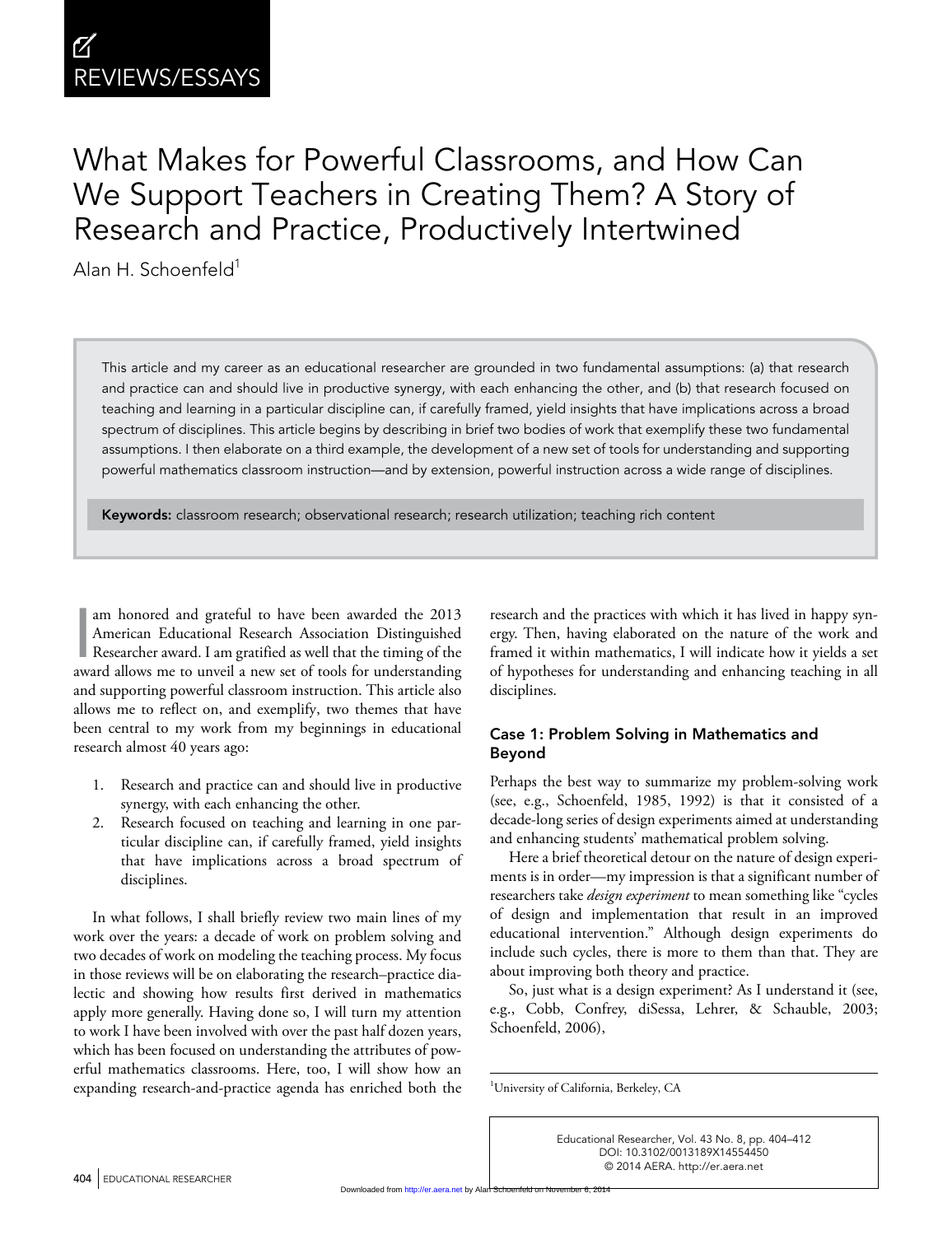- a. One has a "local theory" about learning, which suggests some aspects of design.
- b. One crafts a theory-based intervention ("the local theory says that *this* intervention ought to work in the following ways, to enhance understanding in *these ways.*")
- c. On the basis of implementing the intervention and carefully observing its impact, one (i) refines the local theory and (ii) refines the intervention.

That is, design experiments are as much about theory as they are about design. That said, let me briefly recap the evolution of my problem-solving work. Prior to building my first problemsolving course, I had conducted some experimentation, and done some theorizing, about what it would take to make effective use of particular problem-solving strategies. I took these ideas into the first version of the course, where I found that some things seemed to work, but some didn't. Close observations of my students' struggles provided a refined understanding of aspects of metacognition, which I could then better theorize. The same was the case for laboratory studies and ongoing instruction, aimed at understanding and then having an impact on belief systems. Over the course of a decade, my evolving understanding resulted in the following theoretical perspective:

If one seeks the reason(s) for someone's success or failure in a mathematical problem-solving attempt, the cause of that success or failure will be located in one or more of that person's

- a. mathematical knowledge and resources,
- b. access to productive "heuristic" strategies for making progress on challenging problems,
- c. monitoring and self-regulation (aspects of metacognition), and
- d. belief systems regarding mathematics and one's sense of self as a thinker in general and a doer of mathematics in particular (in more current language, one's mathematical identity). (See, e.g., Schoenfeld, 1985.)

At the same time, the problem-solving course improved, both profiting from the research and contributing to it. In that way, then, research and practice lived in productive synergy. (This is Fundamental Assumption 1.)

It goes without saying that the problem-solving work was not conducted in a theoretical vacuum. There was, of course, a large body of research on domain-specific knowledge in a wide variety of content areas. As I was elaborating on productive strategies (heuristics) for engaging in mathematics, others were elaborating on productive strategies in other domains, for example, in reading (Palincsar & Brown, 1984), writing (Scardamalia & Bereiter, 1983), science (diSessa, 1983), and artificial intelligence (Newell, 1983). Clearly, metacognition has a domain-specific component (that is, the more knowledge one has, the more effective one can be in monitoring and self-regulation), but aspects of it are domain general (e.g., Brown, 1987). Similarly, some beliefs about self may be general, some mathematics specific; but there are surely analogs in other domains. Thus, when the mathematical problemsolving work was well established, I could claim with confidence that (a) through (d) above were essential components of

mathematical problem solving. But, given parallel work in other domains, I could already suggest the following with some confidence:

If one seeks the reason(s) for someone's success or failure in a problem-solving attempt in any knowledge-rich domain, the cause of that success or failure will be located in one or more of that person's

- a. domain-specific knowledge and resources,
- b. access to productive "heuristic" strategies for making progress on challenging problems in that domain,
- c. monitoring and self-regulation (aspects of metacognition), and
- d. belief systems regarding that domain and one's sense of self as a thinker in general and a doer of that domain in particular (in more current language, one's domainspecific identity).

That conjecture has held, in that resources, strategies, metacognition, and beliefs are generally acknowledged to be essential parts of sense making in every field, and no additional arenas have been declared as essential (see, e.g., Collins, Brown, & Newman, 1989). $^1$  I take this to be a case in point of Fundamental Assumption 2, that the research originally done in mathematics had direct analogues in other content domains.

#### Case 2: Decision Making in Mathematics Teaching and Beyond

My second example concerns the theory of decision making put forth in my book *How We Think* (Schoenfeld, 2010). My research group, known as the Functions Group, had been conducting a series of studies of mathematics tutoring (see, e.g., Schoenfeld et al., 1992) in order to develop the tools for studying teaching. My first case study of teaching occurred when a student in our teacher preparation program was dissatisfied with a lesson he had taught but couldn't figure out why things had gone wrong. The coordinator of the program, who was also a member of Functions Group, suggested that he bring a video of his lesson to us for analysis.

My goal was to do more than help the student, although that was important. Ultimately, my intention was to be able to model this mathematics teacher's classroom decision making on a moment-by-moment basis—and then others'.

Let me unpack the central ideas in the previous sentence. First, my intention was to build an analytical model of the student's teaching. The reason for modeling is that modeling is a rigorous way to test theoretical ideas. It's one thing to say, "I think this is why the teacher did what he did"; it's quite something else to say, "Here is a general model of the decision-making process during teaching, into which I insert a characterization of the key aspects of this teacher's teaching. The model makes the same decisions that the individual did." Models are falsifiable, which means that one's explanations are put to the test.<sup>2</sup> Second, the state of the art had advanced to the point where we might have a chance of understanding and modeling teaching as it happens rather than studying behavior in the laboratory. When the state of the art allows for it, the idea is to push the theory–practice dialectic.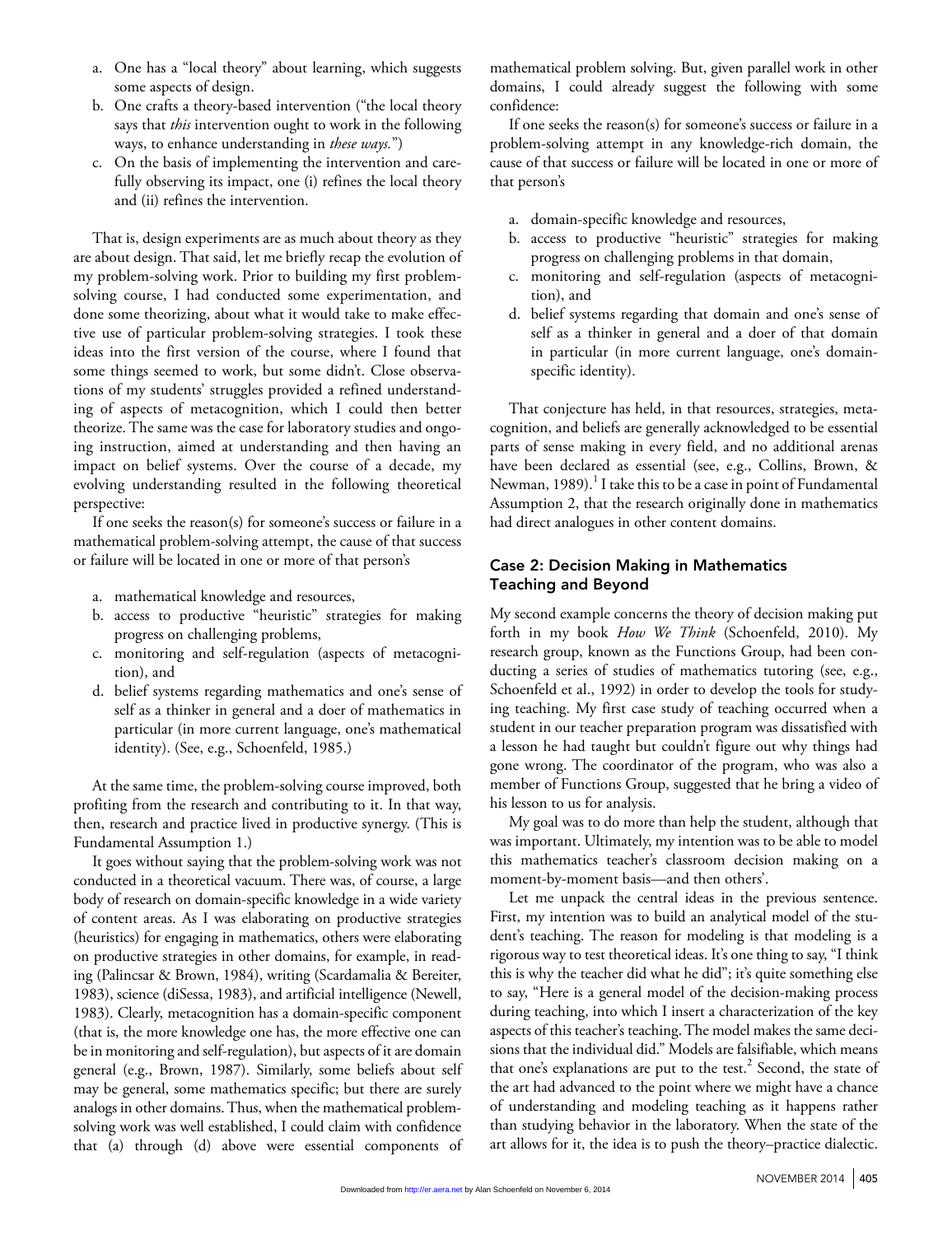Third, yes, I began by modeling mathematics teaching—because my grounding is in mathematics and it is what I know best—but it was reasonable to expect that the essentials of teachers' decision making (if framed the right way) would be akin to teachers' decision making in other fields. $3$ 

To summarize a book in a paragraph, the key idea in *How We Think* (Schoenfeld, 2010) is that people's moment-by-moment decision making in teaching, in medicine, in fact, in *all* knowledgerich domains can be modeled as a function of their

- resources (especially their knowledge but also the tools at their disposal),
- orientations (a generalization of beliefs, including values and preferences), and
- goals (which are often chosen on the basis of orientations and available resources).

I will note, as before, that the theoretical ideas summarized above evolved in productive dialectic with practice. The first attempt at modeling was motivated by a problem from practice, and potential limits to the scope of our models were posed by other cases of "real-world" teaching. Moreover, as our understandings evolved, we embarked on experimental work related to professional development (see, e.g., Arcavi & Schoenfeld, 2008). It is one thing to say, theoretically, that orientations are central and belief change is slow; it is quite something else to try to achieve belief change. In attempting to do so and studying what happens, one develops a more nuanced understanding of the growth and change of belief systems. Thus, the work modeling decision making during mathematics teaching was, again, a case example of the productive research-and-practice synergy (that is, Fundamental Assumption 1).

Regarding Fundamental Assumption 2, I will note again that although I was focused on mathematics teaching in the early phases of modeling, the architecture of the decision making process was constructed so as to be general. As in the case of problem solving, what was known about decision making in a wide range of knowledge-intensive fields (e.g., teaching in other domains but also medical decision making; see, e.g., Groopman, 2007; Szolovits, Patil, & Schwartz, 1988) was entirely consistent with what was known in mathematics; it stood to reason that with the right framing, a theory of decision making during mathematics teaching could be seen as an instance of something more general (and the applications to other fields would be straightforward). *How We Think* makes a plausibility case, with ties to the broader literature and some fully worked out examples. Time will tell how robust the claims will be.

#### Case 3: Documenting and Supporting Productive Teaching in Mathematics

#### *What Counts in Mathematics Teaching?*

Here we come to the core example of this paper. The question here is, can one identify the key aspects of powerful mathematics classrooms—classrooms that produce students who do well on tests of mathematical content and problem solving?

The motivation for this work was the observation (a half dozen years ago, before the Measures of Effective Teaching study was conducted; Bill and Melinda Gates Foundation, 2012) that, although many of us have strong opinions about what makes for "good teaching" in mathematics and other classrooms, there was precious little evidence to support those beliefs. Ideally, one would like to have tools to measure classroom practices, and tools to measure student performance, to explore the relationship between the two: Do classrooms that score high on the dimensions of purported importance produce students who score high on tests of mathematical thinking?

To explore this issue, we needed a classroom measure that (a) was comprehensive, (b) focused on key aspects of mathematical sense making, (c) contained a relatively small number of important dimensions (so that, among other things, the implications for professional development would be clear), and (d) could be used in perhaps twice real time to code classroom data (that is, an hour of observations and note taking would require an additional hour to code the score), so that large-scale data analysis would be feasible. As explained in Schoenfeld (2013), although there were many schemes for classroom analysis (e.g., Beeby, Burkhardt, & Caddy, 1980; Danielson, 2011; Institute for Research on Policy Education and Practice, 2011; Junker et al., 2004; Marder & Walkington, 2012; PACT Consortium, 2012; Pianta, La Paro, & Hamre, 2008; University of Michigan, 2006), no schemes with attributes (a) through (d) above were available. Thus we set about building a theoretical framework and a classroom analysis rubric to match. The details of how we arrived at the theoretical frame are given in Schoenfeld (2013). In Table 1, I set forth our hypotheses regarding the key dimensions of powerful mathematics classrooms.<sup>4</sup> Again, this distillation is grounded in the literature (see Schoenfeld, 2013; Schoenfeld, Floden, & the Algebra Teaching Study and Mathematics Assessment Project, 2014). The key feature here is the distillation into a small number of dimensions.

To explore the hypothesis that these are indeed (one productive organization of) the dimensions of powerful classrooms, one needs a rubric for classroom observations. The team has produced such a rubric, called the Teaching for Robust Understanding of Mathematics (or TRU Math) rubric.<sup>5</sup> Before summarizing its essence, I must emphasize that this rubric was developed as a research tool and that it is not intended for administrative use in evaluating teachers. This is for at least three reasons: (a) Validation of the rubric through research is in its very early stages; (b) although the summary rubric given below seems straightforward, the actual use of the rubric requires training; and (c) we would much rather focus on working productively with teachers, as opposed to rating them. As seen later in this paper, we have an approach to professional development that focuses on engaging teachers in productive activities and conversations concerning the five dimensions of TRU Math.

The full TRU Math rubric contains subrubrics for characterizing episodes of whole-class instruction, small-group work, student presentations, and individual student work. Using the rubric involves parsing classroom activities into a sequence of "episodes" of no more than 5 minutes each in duration, assigning scores to each episode using the relevant subrubric, and then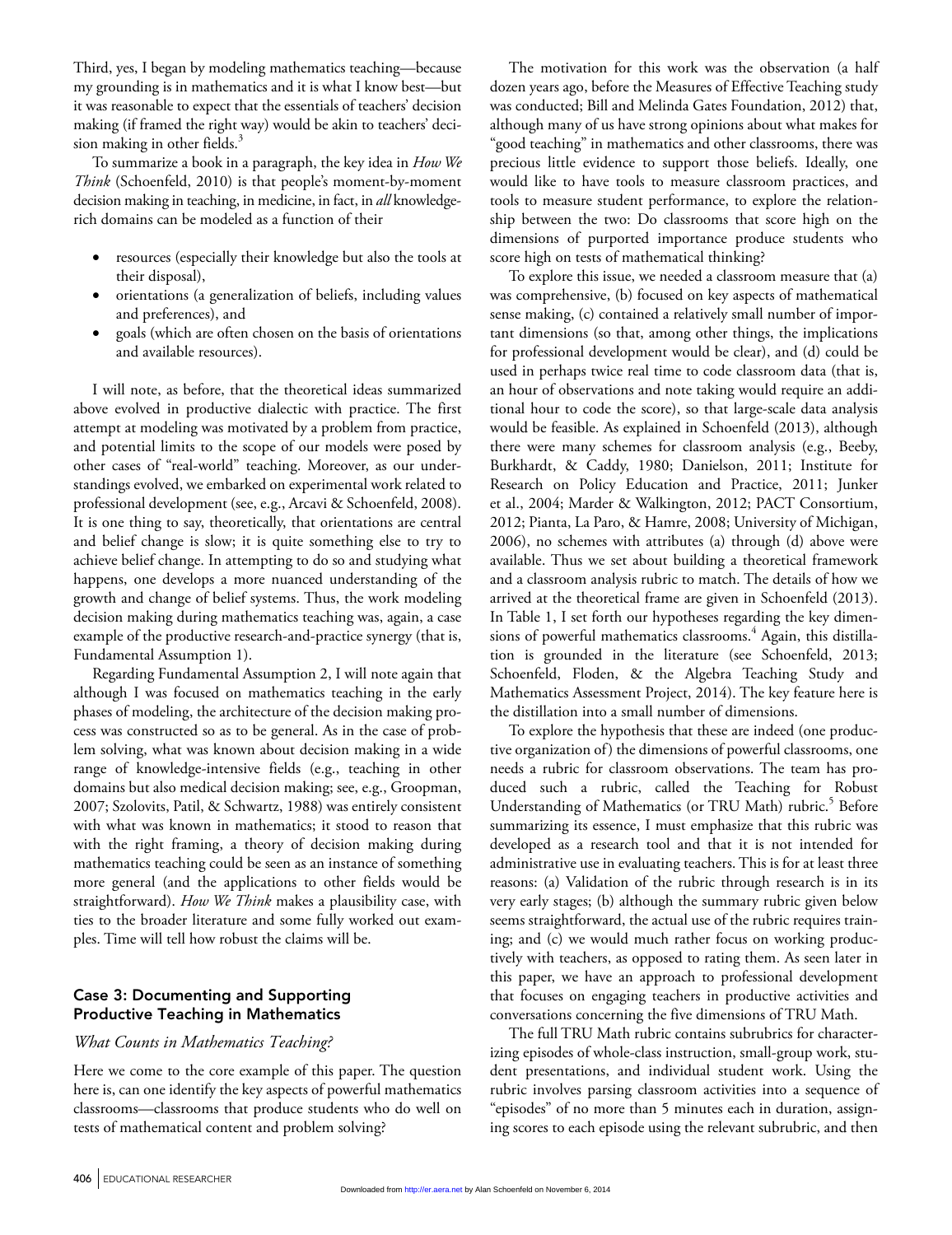- 1. The mathematics: The extent to which the mathematics discussed is focused and coherent and to which connections between procedures, concepts, and contexts (where appropriate) are addressed and explained. Students should have opportunities to learn important mathematical content and practices and to develop productive mathematical habits of mind. (See, e.g., Common Core State Standards Initiative, 2010; National Council of Teachers of Mathematics, 1989, 2000.)
- 2. Cognitive demand: The extent to which classroom interactions create and maintain an environment of productive intellectual challenge that is conducive to students' mathematical development. There is a happy medium between spoon-feeding mathematics in bite-sized pieces and having the challenges so large that students are lost at sea. (See, e.g., Henningsen & Stein, 1997; Stein, Engle, Smith, & Hughes, 2008; Stein, Grover, & Henningsen, 1996.)
- 3. Access to mathematical content: The extent to which classroom activity structures invite and support the active engagement of all of the students in the classroom with the core mathematics being addressed by the class. No matter how rich the mathematics being discussed, a classroom in which a small number of students get most of the "airtime" is not equitable. (See, e.g., Cohen & Lotan, 1997; Oakes, Joseph, & Muir, 2001.)
- 4. Agency, authority, and identity: The extent to which students have opportunities to conjecture, explain, make mathematical arguments, and build on one another's ideas in ways that contribute to their development of agency (the capacity and willingness to engage mathematically) and authority (recognition for being mathematically solid), resulting in positive identities as doers of mathematics. (See, e.g., Cobb, Gravemeijer, Yackel, McClain, & Whitenack, 1997; Engle, 2011, Institute for Research on Learning, 2011.)
- 5. Uses of assessment: The extent to which the teacher solicits student thinking and subsequent instruction responds to those ideas by building on productive beginnings or addressing emerging misunderstandings. Powerful instruction "meets students where they are" and gives them opportunities to move forward. (See, e.g., Black & Wiliam, 1998.)

computing a weighted average of scores. The summary rubric, which is not used for scoring, is given in Figure 1. The summary rubric does provide a clear sense of the kinds of classroom activities that will score high or low along each of the dimensions.

As noted above, to explore the relationship between classroom practices and student performance, one needs robust measures of student performance—in particular, measures of content, concepts, reasoning and problem solving. This, fortunately, has been a focus of our work since the early 1990s. The Balanced Assessment Project (Hugh Burkhardt, Alan Schoenfeld, Judah Schwartz, and Sandra Wilcox, principal investigators) was first funded in 1992 to construct assessments in line with the 1989 National Council of Teachers of Mathematics standards, and versions of the project (the Mathematics Assessment Resource Service and the Toolkit for Change, with Burkhardt, Schoenfeld, and Wilcox as PIs; and the Mathematics Assessment Project) have continued to the present day.<sup>6</sup> In sum, we now have a set of tools—both independent and dependent measures—for the empirical exploration of research-based hypotheses regarding powerful instruction and its impact. Very preliminary data analyses suggest that the relationship exists, but large-*N* studies are really what is called for.

#### *Supporting Effective Mathematics Teaching*

The next logical question is how to enhance teachers' proficiency along those five dimensions (and study the impact of that work on teachers and students). Here the Mathematics Assessment Project and the Algebra Teaching Study have produced two sets of tools. The first is a set of "classroom challenges" or "formative assessment lessons" (FALs) designed to support teachers' engagement in formative assessment focused on core content. To put things simply, doing formative assessment is hard: It calls for a set of pedagogical habits of mind and pedagogical content knowledge that most teachers do not have and that are not simple to acquire. For that reason, the Mathematics Assessment Project developed a series of 100 FALs whose purpose it is to scaffold

teachers in teaching formatively. The content-oriented FALs are grounded in research on what students find difficult. They begin with tasks designed to elicit student thinking—to reveal bases of understanding that can be built upon and to reveal misunderstandings that need to be addressed. The lessons indicate common patterns of student responses to the tasks and ways to deal with them; they also contain activities that support the teacher in further assessing student understanding and building on it.

It is worth discussing the project's design methodology here, for it, too, reflects a form of research-and-practice dialectic. Project designers based at the University of Nottingham craft a draft version of a lesson, which is then piloted in local schools. Team members observe the lessons (using a feedback rubric) and make suggestions for refinement to the design team, which then modifies the draft. When the draft is deemed solid, it is sent to three observation centers in the United States (in California, Michigan, and Rhode Island). The lessons are taught in a range of classrooms, and the observers document how they are working (or not) using a standard protocol. Observation forms are returned to Nottingham, where they are compiled by and discussed by the team. Revisions are then made by a team member other than the person who designed the lesson. This results in an "alpha" version. The alpha version is then distributed to the observation centers in the United States, where the observation process is repeated and the compiled feedback is used in the creation of a beta version. See Mathematics Assessment Project (2014) for detail.

To date, there have been more than 2 million FAL downloads from the project website, http://map.mathshell.org/.

The second set of materials we offer by way of support for teachers is the TRU Math Conversation Guide (Baldinger & Louie, 2014). This tool, intended for teacher-coach conversations (or, better, professional learning communities), addresses each of the five dimensions of TRU Math by raising a series of questions that teachers might consider with regard to lesson planning, debriefing, and thoughts about where to go next. In the conversation guide, the approach to the five dimensions is reframed as in Table 2.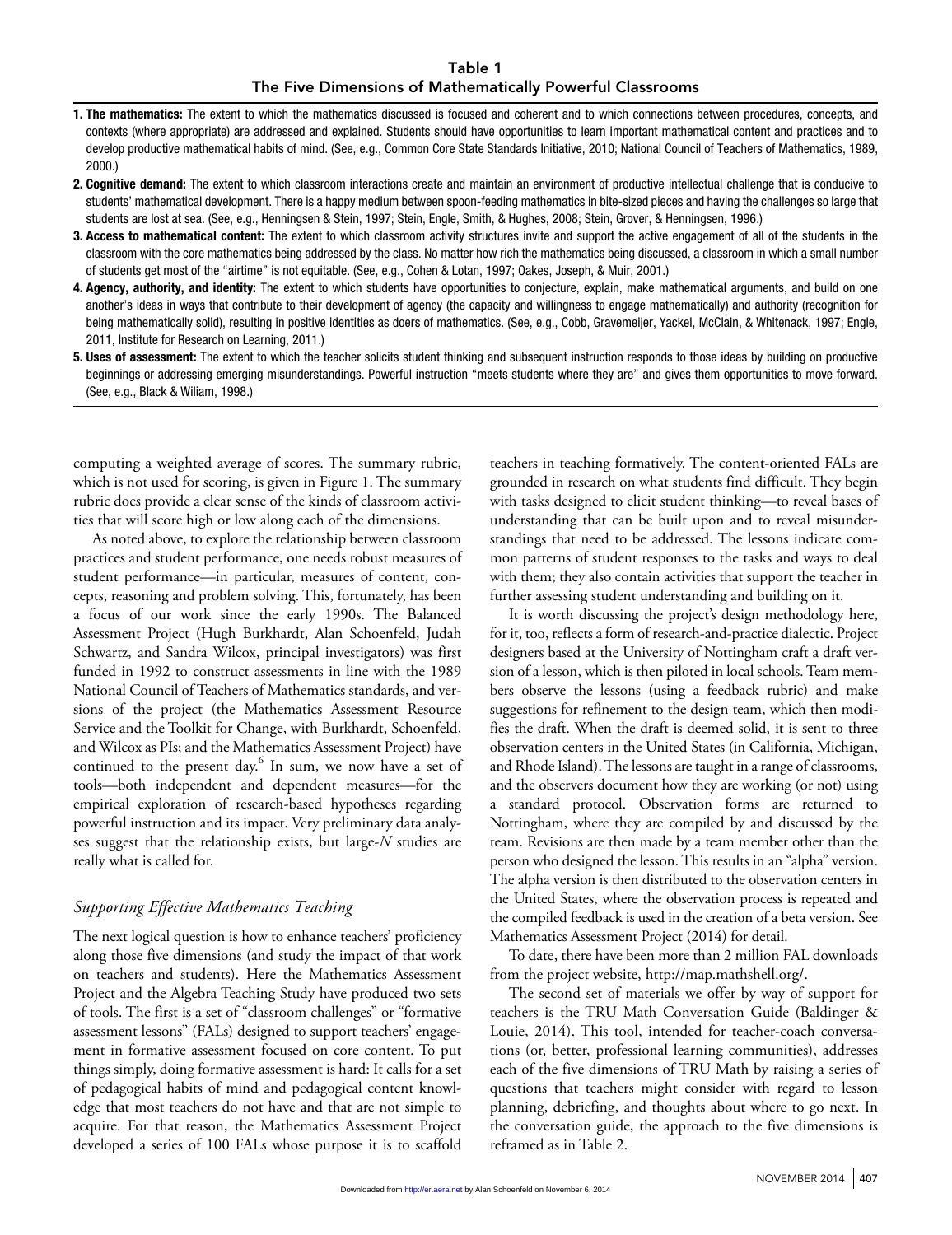| <b>The Mathematics</b>                                                                                                                                                                               | <b>Cognitive Demand</b>                                                                                                                                                                                                                 | <b>Access to Mathematical</b><br><b>Content</b>                                                                                                                                                                      | <b>Agency, Authority, and</b><br><b>Identity</b>                                                                                                                                                     | <b>Uses of Assessment</b>                                                                                                                                                                                                 |
|------------------------------------------------------------------------------------------------------------------------------------------------------------------------------------------------------|-----------------------------------------------------------------------------------------------------------------------------------------------------------------------------------------------------------------------------------------|----------------------------------------------------------------------------------------------------------------------------------------------------------------------------------------------------------------------|------------------------------------------------------------------------------------------------------------------------------------------------------------------------------------------------------|---------------------------------------------------------------------------------------------------------------------------------------------------------------------------------------------------------------------------|
| How accurate, coherent.<br>and well justified is the<br>mathematical content?                                                                                                                        | To what extent are students<br>supported in grappling<br>with and making sense of<br>mathematical concepts?                                                                                                                             | To what extent does the<br>teacher support access to<br>the content of the lesson for<br>all students?                                                                                                               | To what extent are students<br>the source of ideas and<br>discussion of them? How<br>are student contributions<br>framed?                                                                            | To what extent is students'<br>mathematical thinking<br>surfaced; to what extent does<br>instruction build on student<br>ideas when potentially<br>valuable or address<br>misunderstandings when<br>they arise?           |
| Classroom activities are<br>unfocused or skills-<br>oriented, lacking<br>opportunities for<br>engagement in key<br>practices such as reasoning<br>and problem solving.                               | Classroom activities are<br>structured so that students<br>mostly apply memorized<br>procedures and/or work<br>routine exercises.                                                                                                       | There is differential access<br>to or participation in the<br>mathematical content, and<br>no apparent efforts to<br>address this issue.                                                                             | The teacher initiates<br>conversations. Students'<br>speech turns are short (one<br>sentence or less), and<br>constrained by what the<br>teacher says or does.                                       | Student reasoning is not<br>actively surfaced or pursued.<br>Teacher actions are limited<br>to corrective feedback or<br>encouragement.                                                                                   |
| Activities are primarily<br>skills-oriented, with<br>cursory connections<br>between procedures,<br>concepts and contexts<br>(where appropriate) and<br>minimal attention to key<br>practices.        | Classroom activities offer<br>possibilities of conceptual<br>richness or problem solving<br>challenge, but teaching<br>interactions tend to<br>"scaffold away" the<br>challenges, removing<br>opportunities for<br>productive struggle. | There is uneven access or<br>participation but the<br>teacher makes some efforts<br>to provide mathematical<br>access to a wide range of<br>students.                                                                | Students have a chance to<br>explain some of their<br>thinking, but "the student<br>proposes, the teacher<br>disposes": in class<br>discussions, student ideas<br>are not explored or built<br>upon. | The teacher refers to student<br>thinking, perhaps even to<br>common mistakes, but<br>specific students' ideas are<br>not built on (when<br>potentially valuable) or used<br>to address challenges (when<br>problematic). |
| Classroom activities<br>support meaningful<br>connections between<br>procedures, concepts and<br>contexts (where<br>appropriate) and provide<br>opportunities for<br>engagement in key<br>practices. | The teacher's hints or<br>scaffolds support students<br>in productive struggle in<br>building understandings<br>and engaging in<br>mathematical practices.                                                                              | The teacher actively<br>supports and to some<br>degree achieves broad and<br>meaningful mathematical<br>participation; OR what<br>appear to be established<br>participation structures<br>result in such engagement. | Students explain their ideas<br>and reasoning. The teacher<br>may ascribe ownership for<br>students' ideas in<br>exposition, AND/OR<br>students respond to and<br>build on each other's ideas.       | The teacher solicits student<br>thinking and subsequent<br>instruction responds to those<br>ideas, by building on<br>productive beginnings or<br>addressing emerging<br>misunderstandings.                                |

FIGURE 1. *The Teaching for Robust Understanding of Mathematics summary rubric* 

#### Table 2

#### Framing Questions in the Teaching for Robust Understanding of Mathematics Conversation Guide

The mathematics: How do mathematical ideas from this unit/course develop in this lesson/lesson sequence? Cognitive demand: What opportunities do students have to make their own sense of mathematical ideas? Access to mathematical content: Who does and does not participate in the mathematical work of the class, and how? Agency, authority, and identity: What opportunities do students have to explain their own and respond to each other's mathematical ideas? Uses of assessment: What do we know about each student's current mathematical thinking, and how can we build on it?

These framing questions are mere overtures to conversations; the questions are elaborated in the conversation guide. Figure 2 shows the conversational elaboration of the third dimension, access to mathematical content.

The FALs and the TRU Math Conversation Guide constitute the professional development part of the TRU Math suite.

#### Discussion: The Current State and Possibly Productive Next Steps

Figure 3 offers the "big-picture" view of the enterprise as I have described it thus far. The left-hand side of Figure 3 shows our research tools for the empirical exploration of research-based hypotheses regarding powerful instruction and its impact. The right-hand side of Figure 3 shows our tools for professional development, via instructional materials and support structures for systematic reflection on practice.

In concluding, I would like to review the enterprise described in Figure 3 with regard to the fundamental assumptions outlined at the beginning of this article.

*Fundamental Assumption 1*: Research and practice can and should live in productive synergy, with each enhancing the other.

The examples discussed in this article provide substantial backing for this assumption. In the problem-solving work, the course and the theory I was developing were mutually enriching, with the theory suggesting ideas for implementation and, at times, my intuitions as a teacher suggesting things for me to explore theoretically. The result was a "virtuous cycle" of discovery, including the refinement of ideas about strategy implementation, metacognition, and belief systems. The work on teacher modeling was inspired by problems of practice and refined by it;

**1**

**2**

**3**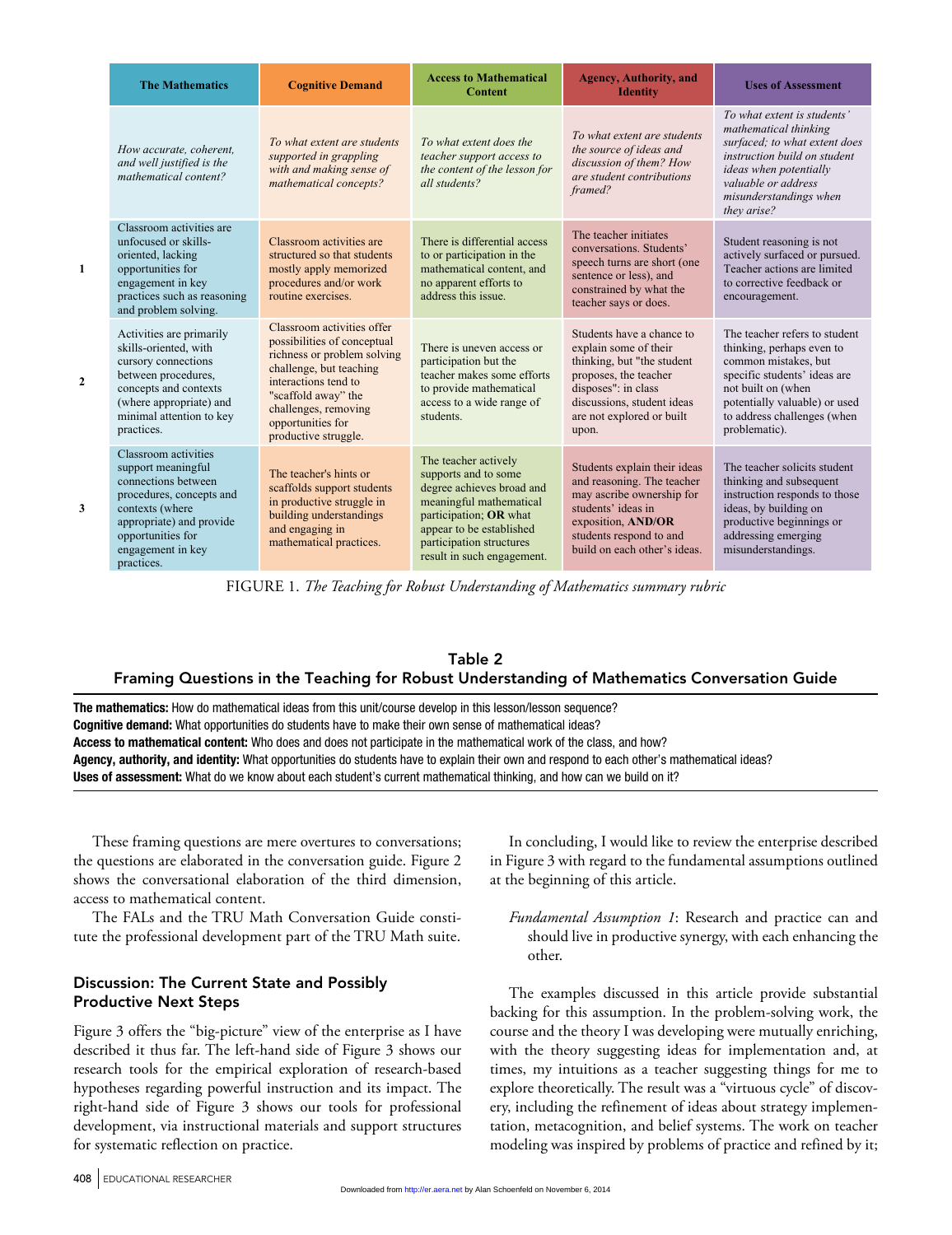# **Access to Mathematical Content**

*Core Question: Who does and does not participate in the mathematical work of the class, and how?*

All students should have access to opportunities to develop their own understandings of rich mathematics, and to build productive mathematical identities. For any number of reasons, it can be extremely difficult to provide this access to everyone, but that doesn't make it any less important! We want to challenge ourselves to recognize who has access and when. There may be mathematically rich discussions or other mathematically productive activities in the classroom—but who gets to participate in them? Who might benefit from different ways of organizing classroom activity?

## **Access to Mathematical Content**

#### **Preobservation Reflecting After a Lesson Planning Next Steps**

What opportunities exist for each student to participate in the mathematical work of the class?

Who did and didn't participate in the mathematical work of the class, and how?

How can we create opportunities for each student to participate in the mathematical work of the class?

Think about:

- $\circ$  What range of ways students can and do participate in the mathematical work of the class (talking, writing, leaning in, listening hard; manipulating symbols, making diagrams, interpreting graphs, using manipulatives, connecting different strategies, etc.).
- $\circ$  Which students participate in which ways.
- $\circ$  Which students are most active when, and how we can create opportunities for more students to participate more actively.
- What opportunities various students have to make meaningful mathematical contributions.
- Language demands and the development of students' academic language.
- $\circ$  How norms (or interactions, or lesson structures, or task structure, or particular representations, etc.) facilitate or inhibit participation for particular students.
- $\circ$  What teacher moves might expand students' access to meaningful participation (such as modeling ways to participate, providing opportunities for practice, holding students accountable, pointing out students' successful participation).
- $\circ$  How to support particular students we are concerned about (in relation to learning, issues of safety, participation, etc.).

Figure 2. *Access to Mathematical Content, in the Teaching for Robust Understanding of Mathematics Conversation Guide*



FIGURE 3. *The research, practice, and development dialectic in mathematics* 

in turn, the theoretical work suggested avenues for the improvement of practice. In the current body of work, it is worth noting that every object and every arrow in Figure 3 represents or embodies a productive dialectic between theory and practice.

*Fundamental Assumption 2*: Research focused on teaching and learning in one particular discipline can, if carefully framed, yield insights that have implications across a broad spectrum of disciplines.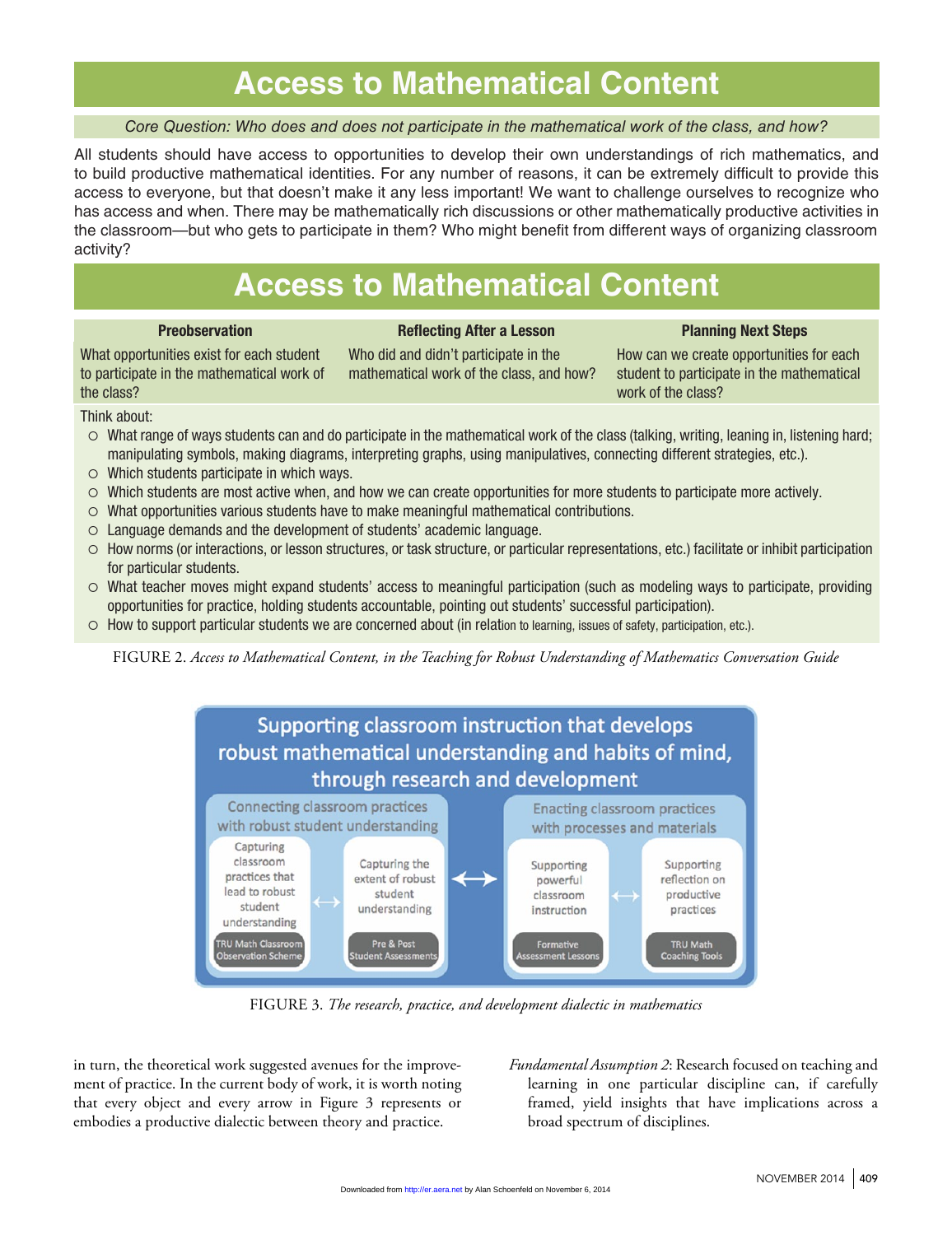

FIGURE 4. *The research, practice, and development dialectic in general* 

As indicated above, the problem-solving work was done in mathematics but had obvious analogues in other disciplines. The theoretical claims with regard to generality have stood the test of time. Similarly, the decision-making work was done in the context of a vast literature on decision making; mathematics teaching was the focus of my core examples, but the modeling was framed in ways that could be abstracted. I believe the same is the case with regard to the issues encapsulated in Figure 3. The TRU Math scheme is, of necessity, grounded in the specifics of mathematics teaching and learning. Thus, Dimension 1 ("the mathematics") is fundamentally mathematical, just as the "resources" in the original problem-solving work and teacher modeling were fundamentally mathematical. But the other dimensions of TRU Math—cognitive demand; access to meaningful engagement with the content; agency, authority, and identity; and the uses of assessment—although "tinged" with mathematics when one looks at mathematics instruction, are general. That is, in a writing (or literature or physics) class, they would be "tinged" with writing (or literature or physics) in the same ways.

Hence, to use mathematical language, one can think of "the mathematics" in the TRU Math work as a variable—call it *X*, where  $X =$  "any particular discipline." In the new scheme, called the "TRU *X* framework," the first dimension, "the *X*," would be "the extent to which this discipline (*X*) comes alive in the classroom as described in content standards or other documents, with students having the opportunity to develop productive disciplinary habits of mind." The other three tools (represented by the dark boxes) in Figure 3 would be fleshed out analogously, resulting in Figure 4.

This, of course, is just a conjecture at this point. I do think, however, that working on it will be a productive enterprise. I look forward to doing so, with colleagues from across the educational spectrum, in the years to come.

#### **NOTES**

This paper is based on my 2013 American Educational Research Association (AERA) Distinguished Researcher lecture, presented at the AERA annual meeting in Philadelphia, Pennsylvania, on April 6, 2014. The work reported in this paper was made possible by generous support from the National Science Foundation for the Algebra Teaching Study (ATS; Grant DRL-0909815 to PI Alan Schoenfeld, University of California–Berkeley, and Grant DRL-0909851 to PI Robert Floden, Michigan State University) and the Bill and Melinda Gates Foundation for the Mathematics Assessment Project (MAP; Grant OPP53342 to PIs Alan Schoenfeld, University of California–Berkeley, and Hugh Burkhardt and Malcolm Swan, the University of Nottingham). I am deeply indebted to the members of both the ATS and MAP teams for their essential contributions to the work reported here.

<sup>1</sup>That is not to say that refinements have not been made—for example, discussions of individual identity and its evolution in social interactions are much more rich than they were a quarter century ago. However, the core categories still stand.

<sup>2</sup>For those who are philosophically inclined, I will note that I use falsifiability as a design heuristic: The idea is to frame my claims in ways that they can be falsified, which then allows for theory testing and refinement. I am not making claims about falsifiability in general.

 $3$ Clearly, the content being taught is different, so teachers in different disciplines will have different knowledge bases, and even within a discipline, teachers will have different epistemological stances with regard to the content. The question is to frame things so that there are important generalities despite the domain-specific particulars.

4 Table 1 describes the domain-general part of our work. The Algebra Teaching Study has also focused on what it takes for students to develop proficiency working with contextual algebraic tasks and crafted materials to support algebra teachers. Those materials are part of the Teaching for Robust Understanding of Mathematics (TRU Math) suite, described later.

<sup>5</sup>The TRU Math rubric and all of the other documents discussed in this article—known collectively as the TRU Math suite—can be [downloaded from http://ats.berkeley.edu/tools.html and http://map](http://map.mathshell.org/materials/trumath.php) .mathshell.org/materials/trumath.php.

<sup>6</sup>I note that tasks developed by the Balanced Assessment group were used as the dependent measures for the Bill and Melinda Gates Foundation's (2012) Measures of Effective Teaching study.

#### **REFERENCES**

Arcavi, A., & Schoenfeld, A. H. (2008). Using the unfamiliar to problematize the familiar. *Canadian Journal of Science, Mathematics and Technology Education*, *8*, 280–295.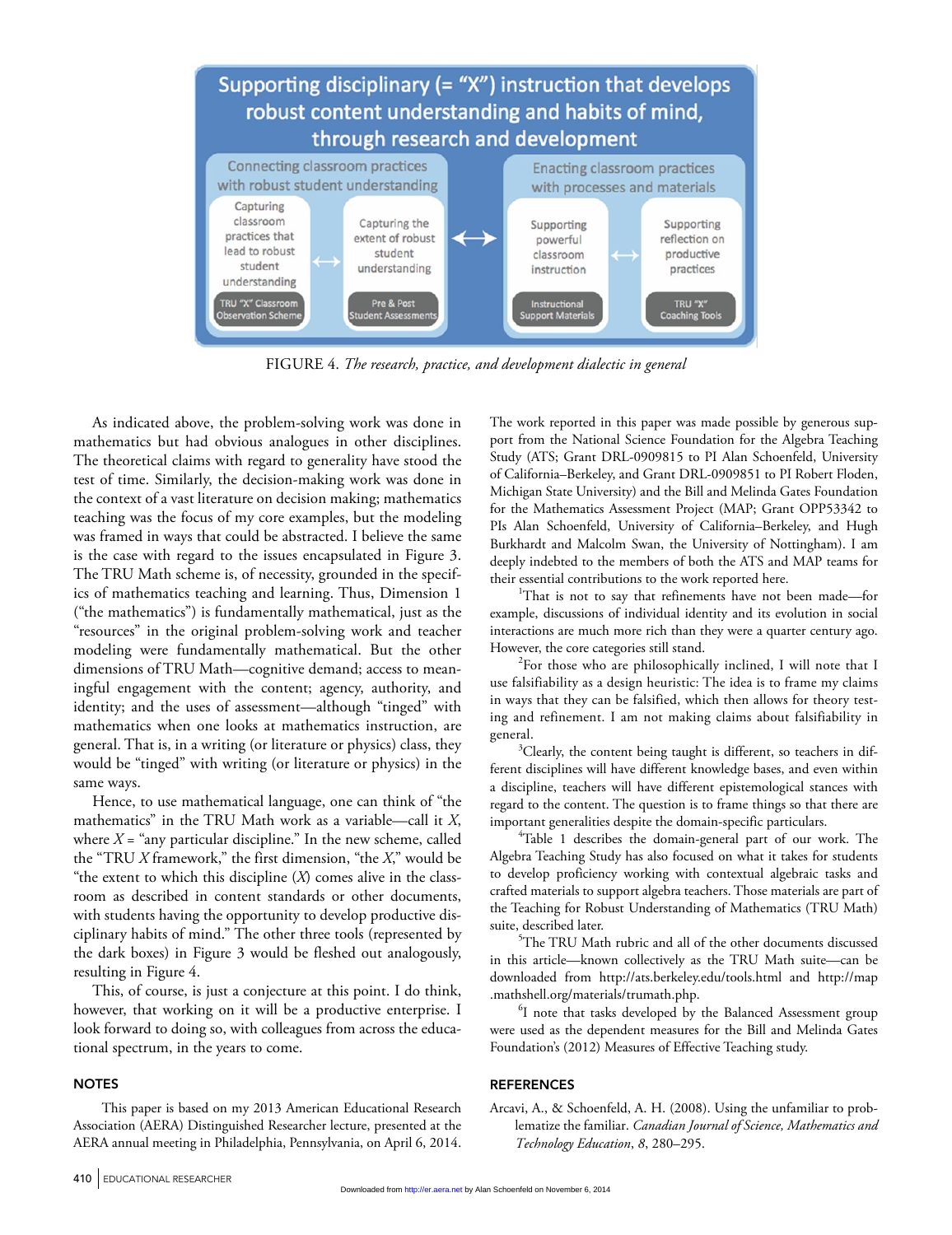- Baldinger, E., & Louie, N. (2014). *TRU Math conversation guide: A tool for teacher learning and growth*. Berkeley: Graduate School of Education, University of California, Berkeley/East Lansing, MI: College of Education, Michigan State University. Retrieved from [http://ats.berkeley.edu/tools.html and/or http://map.mathshell](http://map.mathshell.org/materials/pd.php) .org/materials/pd.php
- Beeby, T., Burkhardt, H., & Caddy, R. 1980 *SCAN: Systematic Classroom Analysis Notation for Mathematics Lessons*. Nottingham, UK: Shell Centre for Mathematics Education.
- Bill and Melinda Gates Foundation. (2012). *Gathering feedback for teaching: Combining high-quality observations with student surveys and achievement gains*. Seattle, WA: Author.
- Black, P., & Wiliam, D. (1998). Assessment and classroom learning. *Assessment in Education*, *5*, 7–74.
- Brown, A. (1987). Metacognition, executive control, self-regulation, and other more mysterious mechanisms. In F. Reiner & R. Kluwe (Eds.), *Metacognition, motivation, and understanding* (pp. 65–116). Hillsdale, NJ: Lawrence Erlbaum.
- Cobb, P., Confrey, J., diSessa, A., Lehrer, R., & Schauble, L. (2003). Design experiments in educational research. *Educational Researcher*, *32*, 9–13.
- Cobb, P., Gravemeijer, K., Yackel, E., McClain, K., & Whitenack, J. (1997). Mathematizing and symbolizing: The emergence of chains of signification in one first-grade classroom. In D. Kirschner & J. A. Whitson (Eds.), *Situated cognition: Social, semiotic and psychological perspectives* (pp. 151–233). Mahwah, NJ: Lawrence Erlbaum.
- Cohen, E. G., & Lotan, R. A. (Eds.). (1997). *Working for equity in heterogeneous classrooms: Sociological theory in practice*. New York, NY: Teachers College Press.
- Collins, A., Brown, J. S., & Newman, S. (1989). Cognitive apprenticeship: Teaching the craft of reading, writing, and mathematics. In L. B. Resnick (Ed.), *Knowing, learning, and instruction: Essays in honor of Robert Glaser* (pp. 453–494). Hillsdale, NJ: Lawrence Erlbaum.
- Common Core State Standards Initiative. (2010). *Common Core State Standards for Mathematics*[. Retrieved from http://www.corestand](http://www.corestandards.org/the-standards)  ards.org/the-standards
- Danielson, C. (2011) *The Framework for Teaching Evaluation Instrument, 2011 edition*. Retrieved from http://www.danielson [group.org/article.aspx?page=FfTEvaluationInstrument](http://www.danielsongroup.org/article.aspx?page=FfTEvaluationInstrument)
- diSessa, A. (1983). Phenomenology and the evolution of intuition. In D. Gentner & A. Stevens (Eds.), *Mental models* (pp. 15–33). Hillsdale, NJ: Lawrence Erlbaum.
- Engle, R. A. (2011). The productive disciplinary engagement framework: Origins, key concepts, and continuing developments. In D. Y. Dai (Ed.), *Design research on learning and thinking in educational settings: Enhancing intellectual growth and functioning* (pp. 161–200). London, UK: Taylor & Francis.
- Groopman, J. (2007). *How doctors think*. Boston, MA: Houghton Mifflin.
- Henningsen, M., & Stein, M. K. (1997) Mathematical tasks and student cognition: Classroom-based factors that support and inhibit high-level mathematical thinking and reasoning. *Journal for Research in Mathematics Education*, *28*, 524–549.
- Institute for Research on Learning. (2011). *Accountable talk*. Retrieved [from http://ifl.lrdc.pitt.edu/ifl/index.php/resources/principles\\_of\\_](http://ifl.lrdc.pitt.edu/ifl/index.php/resources/principles_of_learning/) learning/
- Institute for Research on Policy Education and Practice. (2011). *PLATO (Protocol for Language Arts Teaching Observations)*. Stanford, CA: Author.
- Junker, B., Matsumura, L. C., Crosson, A., Wolf, M. K., Levison, A., Weisberg, Y., & Resnick, L. (2004, April). *Overview of the Instructional Quality Assessment*. Paper presented at the annual

meeting of the American Educational Research Association, San Diego, CA.

- Marder, M., & Walkington, C. (2012). *UTeach Teacher Observation Protocol*. Retrieved from https://wikis.utexas.edu/pages/viewpage[attachments.action?pageId=6884866&sortBy=date&highlight=U](https://wikis.utexas.edu/pages/viewpageattachments.action?pageId=6884866&sortBy=date&highlight=UTOP_Physics_2009.doc&) TOP\_Physics\_2009.doc&
- Mathematics Assessment Project. (2014). *Lesson revision from feedback: An analysis of the process*. Retrieved from http://map.mathshell.org/
- National Council of Teachers of Mathematics. (1989). *Curriculum and evaluation standards for school mathematics*. Reston, VA: Author.
- National Council of Teachers of Mathematics. (2000). *Principles and standards for school mathematics*. Reston, VA: Author.
- Newell, A. (1983). The heuristic of George Pólya and its relation to artificial intelligence. In R. Groner, M. Groner, & W. Bischof (Eds.), *Methods of heuristics* (pp. 195–243). Hillsdale, NJ: Lawrence Erlbaum.
- Oakes, J., Joseph, R., & Muir, K. (2001). Access and achievement in mathematics and science. In J. A. Banks & C. A. McGee Banks (Eds.), *Handbook of research on multicultural education* (pp. 69– 90). San Francisco, CA: Jossey-Bass.
- PACT Consortium. (2012). *A brief overview of the PACT assessment system*[. Retrieved from http://www.pacttpa.org/\\_main/hub](http://www.pacttpa.org/_main/hub.php?pageName=Home) .php?pageName=Home
- Palincsar, A., & Brown, A. (1984). Reciprocal teaching of comprehensionfostering and comprehension-monitoring activities. *Cognition and Instruction*, *2*, 117–175.
- Pianta, R., La Paro, K., & Hamre, B. K. (2008). *Classroom assessment scoring system*. Baltimore, MD: Paul H. Brookes.
- Scardamalia, M., & Bereiter, C. (1983). Child as co-investigator: Helping children to gain insight into their own mental processes. In S. G. Paris, M. Olson, & H. W. Stevenson (Eds.), *Learning and motivation in the classroom* (pp. 61–82). Hillsdale, NJ: Lawrence Erlbaum.
- Schoenfeld, A. H. (1985). *Mathematical problem solving*. Orlando, FL: Academic Press.
- Schoenfeld, A. H. (1992). Learning to think mathematically: Problem solving, metacognition, and sense-making in mathematics. In D. Grouws (Ed.), *Handbook for research on mathematics teaching and learning* (pp. 334–370). New York, NY: Macmillan.
- Schoenfeld, A. H. (2006). Design experiments. In P. B. Elmore, G. Camilli, & J. Green (Eds.), *Handbook of complementary methods in education research* (pp. 193–206). Washington, DC: American Educational Research Association/Mahwah, NJ: Lawrence Erlbaum.
- Schoenfeld, A. H. (2010) *How we think: A theory of goal-oriented decision making and its educational applications*. New York, NY: Routledge.
- Schoenfeld, A. H. (2013). Classroom observations in theory and practice. *ZDM, the International Journal of Mathematics Education, 45*, 607–621. DOI 10.1007/s11858-012-0483-1
- Schoenfeld, A. H., & Floden, R. E., & the Algebra Teaching Study and Mathematics Assessment Project. (2014). *An introduction to the TRU Math dimensions*. Berkeley: Graduate School of Education, University of California, Berkeley/East Lansing, MI: College of [Education, Michigan State University. Retrieved from http://ats](http://ats.berkeley.edu/tools.html) [.berkeley.edu/tools.html and/or http://map.mathshell.org/materi](http://map.mathshell.org/materials/pd.php) als/pd.php
- Schoenfeld, A. H., Gamoran, M., Kessel, C., Leonard, M., Orbach, R., & Arcavi, A. (1992). Toward a comprehensive model of human tutoring in complex subject matter domains. *Journal of Mathematical Behavior*, *11*, 293–320.
- Stein, M. K., Engle, R. A., Smith, M. S., & Hughes, E. K. (2008) Orchestrating productive mathematical discussions: Five practices for helping teachers move beyond show and tell. *Mathematical Thinking and Learning*, *10*, 313–340.